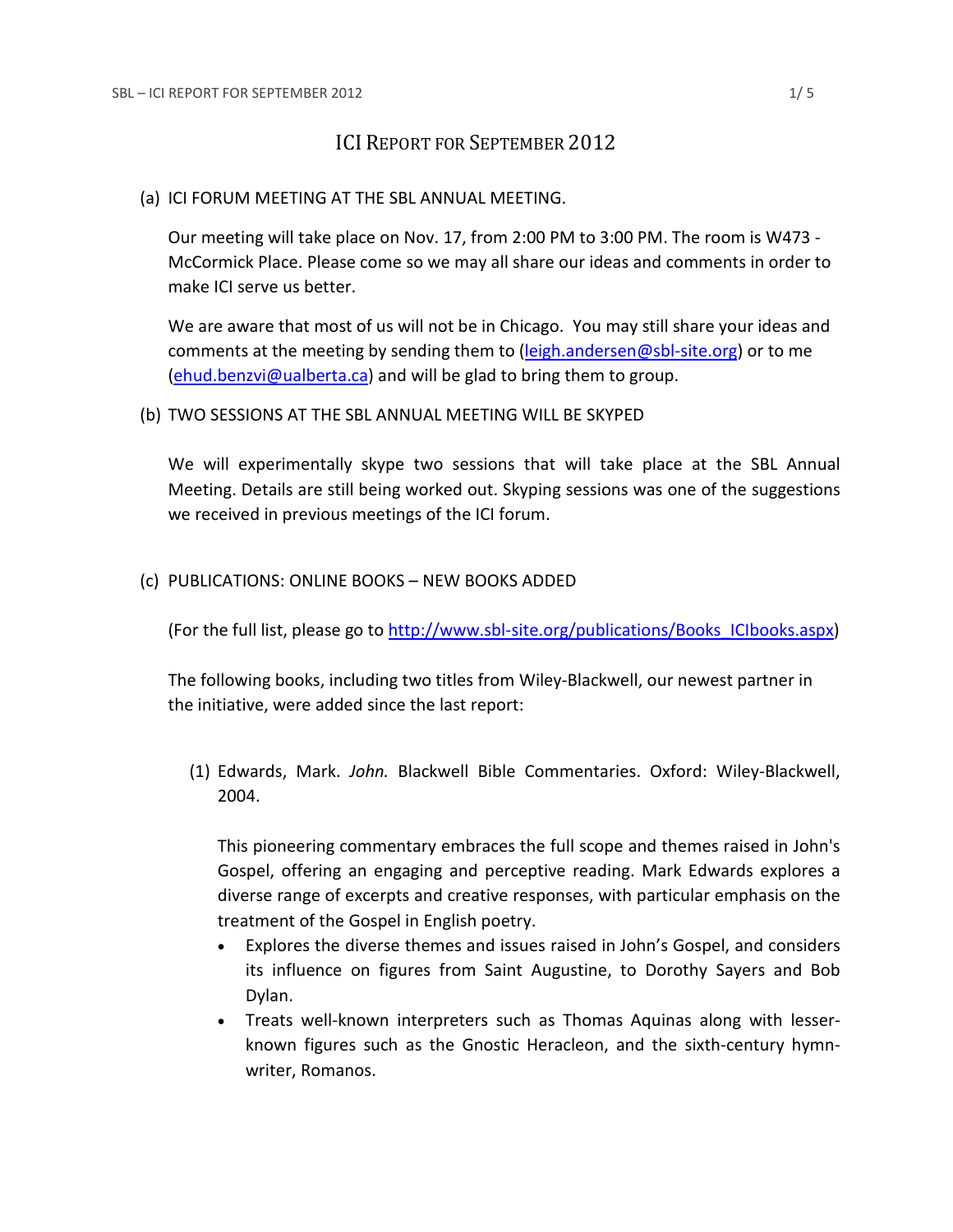- Brings ancient and modern commentators into dialogue with each other, and takes a critical stance towards some parallels drawn by modern scholars between the Gospel and the surrounding pagan culture.
- Features excerpts from a wide variety of poets who give a creative interpretation of John's Gospel, and considers many artistic representations.
- Suggests that imaginative response can illuminate a reading of the Bible where purely critical and historical analysis has proved unsatisfactory.
- An accessible introduction and extensive section notes address interpretations of the Gospel from antiquity to the present.
- Published as part of the ground-breaking *Blackwell Bible Commentaries* series.
- (2) Fritz, Volmer. *The Emergence of Israel in the Twelfth and Eleventh Centuries B.C.E.* Bible Encyclopedia. Biblical Encyclopedia. Atlanta: Society of Biblical Literature, 2011.

According to the biblical image of Israel's history, the time before the Israelite state can be divided into two periods: the conquest and division of the land (Joshua) and Israel's self-preservation against various enemies in the now-occupied land (Judges). The description of both eras is, to be sure, largely fictitious, since the traditions recorded in these books emerged only during the period of the monarchy. However, the basic kernel of the Song of Deborah (Judges 5) is an authentic text from this period, and in it we discover that, in the eleventh century, ten tribes settled in the region and resisted Canaanite power claims. According to archaeological findings, although some Canaanite cities continued to exist in the eleventh century, the land was largely populated by new people in small nearby towns in which the material culture of the Canaanites was taken over. By carefully separating fact from fiction, Fritz offers an insightful and enlightening depiction of this seminal period of Israel's history.

(3) Johnson, Timothy Jay. *Now My Eyes See You: Unveiling an Apocalyptic Job.*  Hebrew Bible Monographs, 24. Sheffield: Sheffield Phoenix Press, 2009.

This groundbreaking study on the book of Job is the first systematic effort to reveal and organize its apocalyptic impulses. Drawing on such scholars as John Collins, Christopher Rowland and Frank Moore Cross, Johnson argues that interpreting Job through the lens of apocalypse yields a coherent reading that is able to incorporate all of the seemingly disparate literary features of the book that historically stymie interpreters.

An apocalyptic reading of Job begins with the presence of three important revelations: Eliphaz's vision, the hymn to wisdom and the Yahweh speeches. A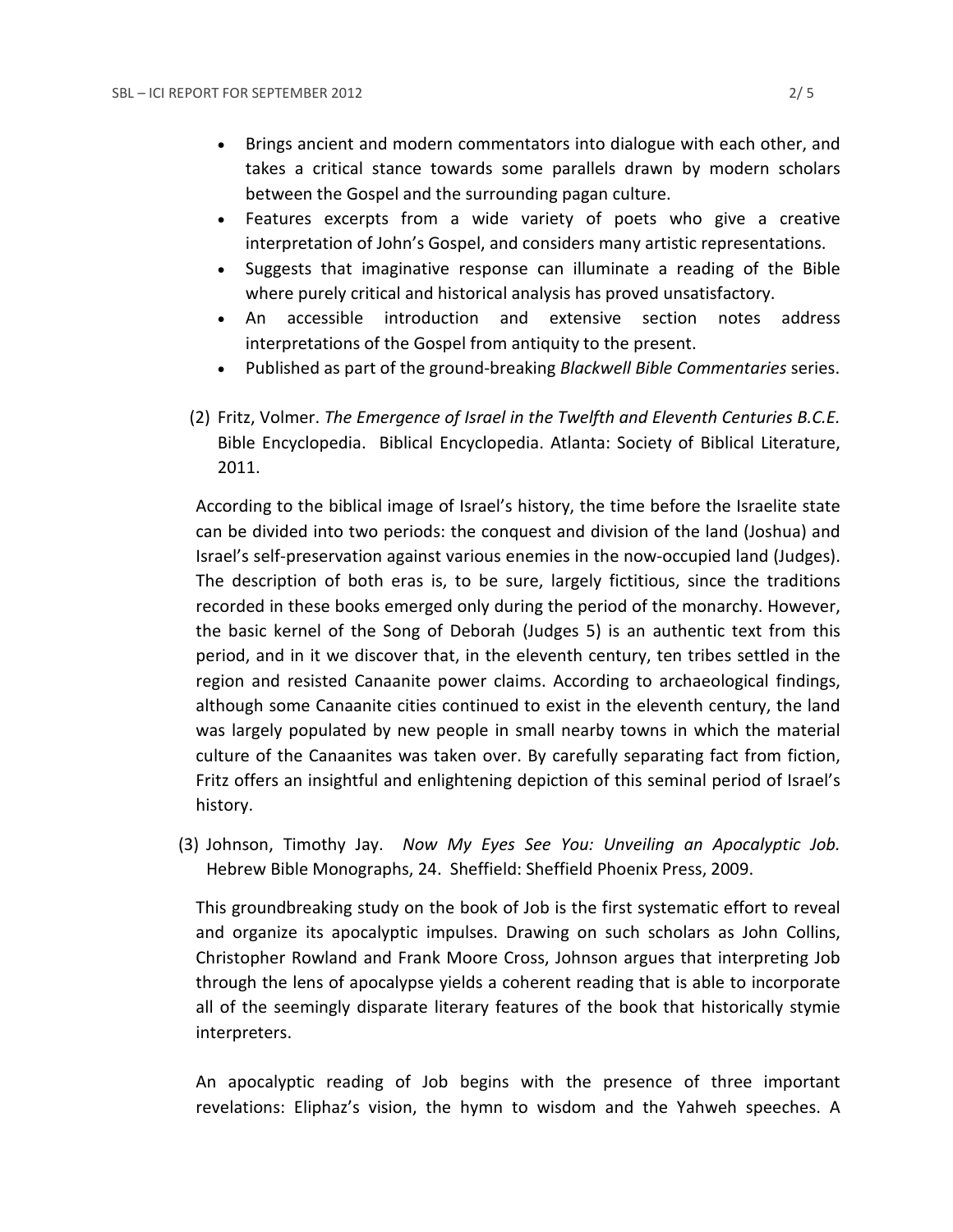literary division following these revelations contributes to the book's overall emphasis, which is to persevere in the midst of suffering. Thorny questions such as the reason Elihu was not rebuked by God in the epilogue receive fresh treatment from an apocalyptic paradigm.

In tracing the history of the interpretation of Job, Johnson offers evidence that both Jewish and Christian traditions recognized many of these 'apocalyptic' elements. For example, the LXX version of Job contains a resurrection plus in the epilogue, the Testament of Job emphasizes the influence of Satan, the Qumran sect may have drawn strength from the book's message to persevere, and the 'apocalyptic' passage of James upholds Job as a model for perseverance.

Viewing Job as a nascent form of apocalypse may also resuscitate Von Rad's hypothesis that apocalypse grew out of wisdom categories over against the more commonly accepted prophetic works.

Students of Job at all levels are treated here to a stimulating appraisal that will open their eyes to the apocalyptic characteristics woven throughout this diverse book. This monograph will make important contributions to genre studies, the history of interpretation and be valuable to those interested in the intersection of wisdom and apocalypse.

(4) Langston, Scott M*. Exodus Through the Centuries.* Blackwell Bible Commentaries. Oxford: Wiley-Blackwell, 2006.

This Bible commentary looks at how Exodus has influenced and has been influenced by history, religion, politics, the arts and other forms of culture over the ages.

- A Bible commentary tracing the reception history of Exodus from Old Testament times, through the Patristic and Reformation periods, to the present day.
- Considers the ways in which Exodus has influenced and has been influenced by history, religion, politics, the arts and other forms of culture in Jewish, Christian and secular settings.
- Looks at how Exodus has served as a tool of liberation and tyranny in a variety of settings.
- Shows how Exodus has been used to shape the identities of individuals and groups.
	- Discusses the works of current and past poets, musicians, film-makers, authors and artists influenced by Exodus.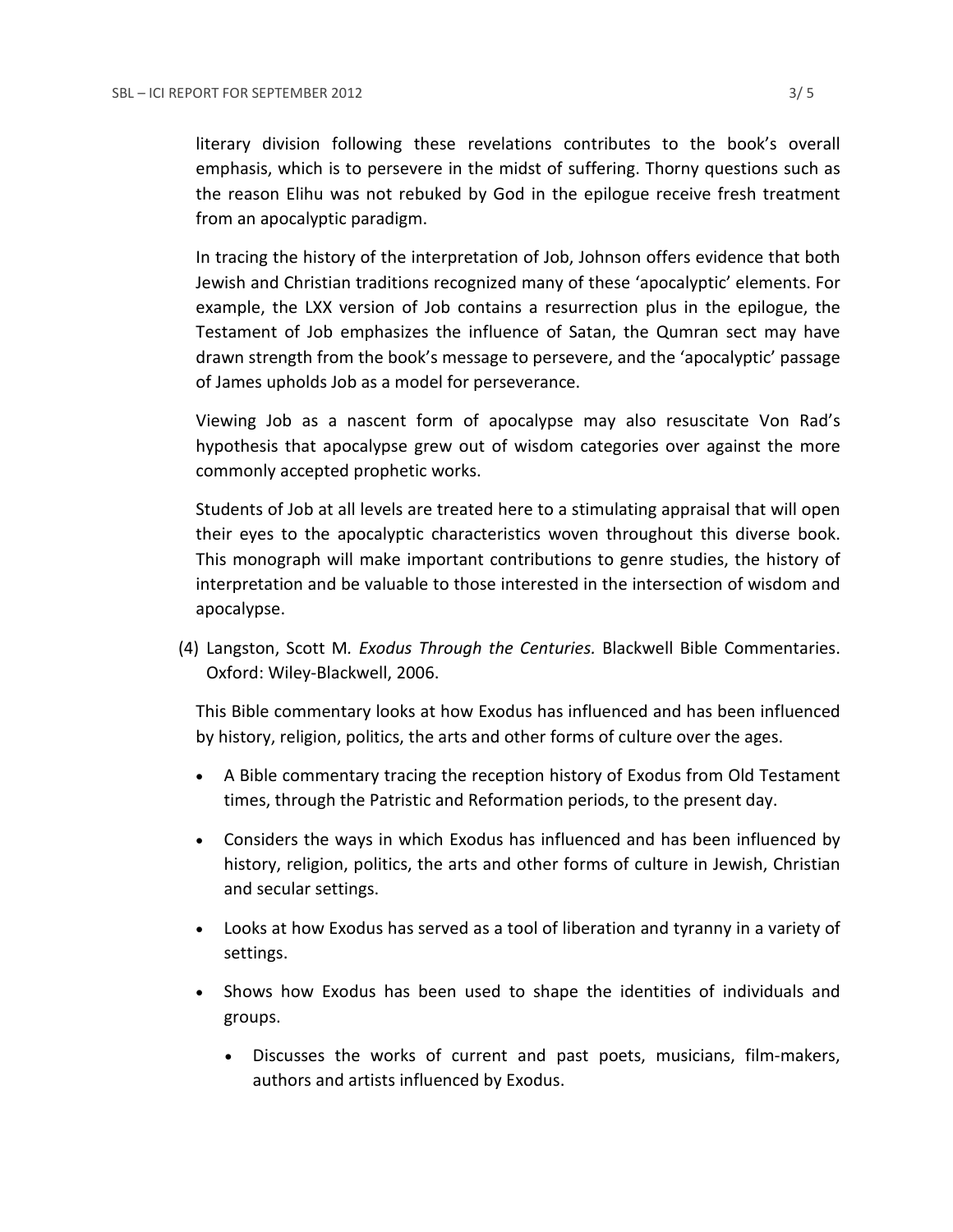- Addresses uses of Exodus related to American and European history such as the Glorious Revolution, colonialism, the American Revolution, Civil War, Civil Rights Movement, African-Americans, and Native Americans, as well as uses by prominent and little-known historical figures
- Considers the impact of the Ten Commandments and other laws, in legal, political and religious contexts.
- The Blackwell Bible Commentary series is supported by a website at www.bbibcomm.net
- (5) Shectman, Sarah. *Women in the Pentateuch: A Feminist and Source-Critical Analysis.* Hebrew Bible Monographs, 23. Sheffield: Sheffield Phoenix Press, 2009.

For the first time, literary source criticism and feminist biblical interpretation are here brought together systematically. Taking into account recent trends in Pentateuchal source criticism, Shectman divides the narrative into priestly and nonpriestly threads, tracing the portrayal of women in each. In both sources, as Moses comes to the fore, women recede increasingly into the background, with the result that far fewer women appear in Exodus–Numbers than appear in Genesis.

A stark contrast between the sources also emerges from this study: non-P contains many more fully developed narrative traditions focused on women, particularly those involving childbirth, pointing to an original genre of narratives unique to biblical women. However, with the combination of traditions in the Pentateuch, these traditions are absorbed into the patriarchal ones, culminating in Genesis 17, P's programmatic statement of the promise and covenant. P significantly limits the roles of women that were preserved in non-P. This difference between the sources is primarily the result of increased centralization: whereas the non-P material reflects a period before centralization had become entrenched, in P, centralization has taken hold, with the result that women's roles are more limited.

In addition to a new and detailed source-critical analysis of women in the Pentateuch, this book also provides a detailed overview of feminist biblical criticism, from the work of Elizabeth Cady Stanton up to the present, which will be useful for those interested in the history of biblical, particularly feminist, interpretation.

## (d) EVENTS

The SBL maintains a significant list of events taking place anywhere in the globe. For the full list please go to [http://www.sbl-site.org/meetings/events.aspx.](http://www.sbl-site.org/meetings/events.aspx) Please provide